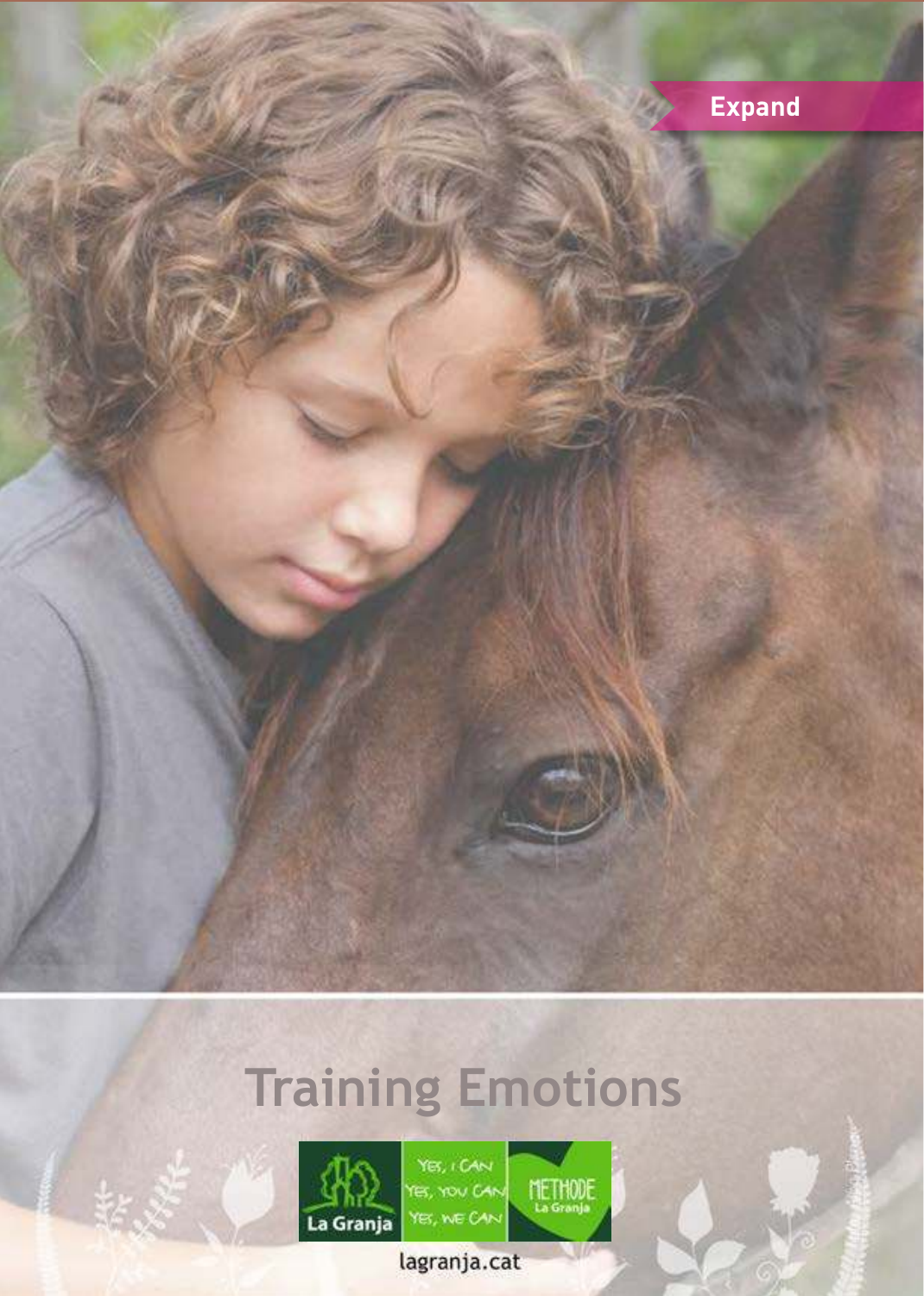

La Granja is a new concept in education, a magical world surrounded by nature, horses and other animals, in which emotional training has become a very powerful tool to educate. Our Method has been registered and scientifically tested, and is based on practical application in training the emotional competences of children, teenagers and adults. For the past XXXX years it has proved its results and been a success with schools, universities, businesses and also groups of people dedicated to sport. Every year, an average of 18.000 students, 1.200 teachers, 200 school principals, 900 sports people, 400 college students and 30 businesses come to La Granja. **Who are we?**

> *\*Scientific study of the La Granja Method performed by the GROP from the University of Barcelona (November 2017) that shows a significant increase in the 5 emotional competences, and a decrease in levels of stress and anxiety in a sample of 140 children and teenagers.*

**Our Experience** La Granja, known as a farm camp for schools in the town of Sta Maria de Palautordera (Barcelona), was founded in 1984 as a center where school children could come close to nature and farm animals, and learn to respect their natural environment. In 2002 La Granja decided to reinvent itself because the tools that had always worked to help educate, ceased to do so; children did not listen any more and the work carried out at La Granja was failing to aid in changing their attitudes or behaviour. La Granja began to search for new educational tools in an attempt to recapture the attention of the children, and thanks to trial and error with over 18.000 students who visit our facilities every year, we managed to create the La Granja Method.

> The results have been impressive since we have not only managed to capture the children's attention and modulate their attitudes, but also achieve changes that are both significant and lasting in time. Part of our success is due to our ideas based on "Looking and seeing, that everything we do have a purpose, having a team that is "lined up" and training in emotional education (including our kitchen and cleaning staff); the rest is due to an educational Method that makes the child or teenager the real center of an education that is both practical and significant."

In 2015 the Director of La Granja and promoter of the new project, Cristina Gutiérrez, published her first book (Train your child for Life, Plataforma, 6th edition). In 2016 the Barcelona Football Club hired La Granja to introduce emotional education in their project Masia 360 at La Masia (training center for their athletes) which includes working with athletes, staff, families and so on.



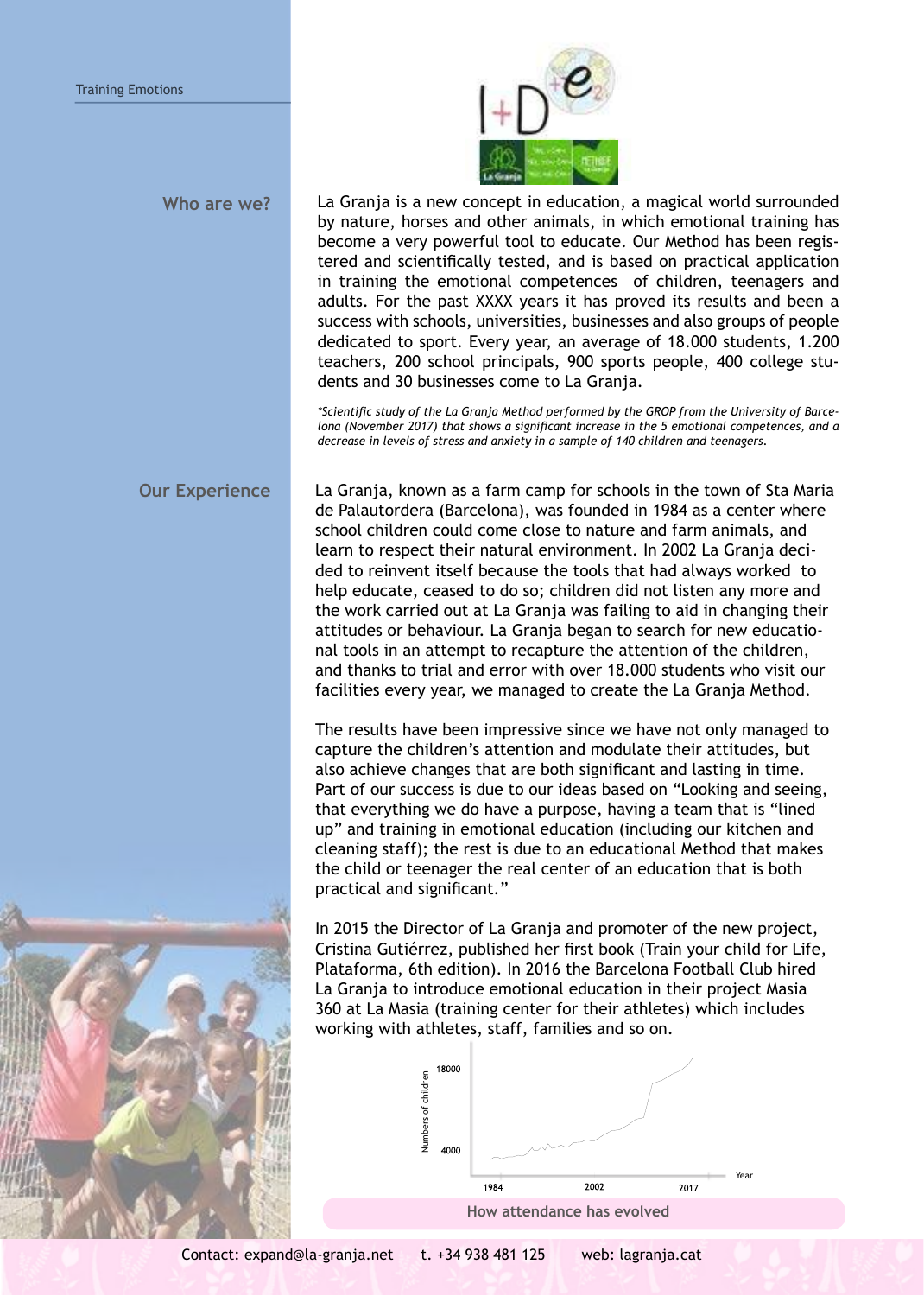

| <b>Our Clients</b> | .821.300 students and 68.500 teachers have come to La Granja since it<br>opened up, from schools in Catalonia, Mallorca, England and Andorra<br>such as La Salle, Jesuitas, Montessori, Aula, Thau, Lycee Français,<br>Escuela japonesa, ürich Shule, Saint Pauls, Bon Soleil, Sek Catalunya,<br>Bel Air, etc |
|--------------------|---------------------------------------------------------------------------------------------------------------------------------------------------------------------------------------------------------------------------------------------------------------------------------------------------------------|
|                    | .1.390 students and 32 professors from Blanquerna University, the Uni-<br>versity of Barcelona and the International University.                                                                                                                                                                              |
|                    | .8.885 school principals from both public and private schools.                                                                                                                                                                                                                                                |
|                    | .9.224 athletes and 189 basketball, football, handball, hockey and in-<br>door football coaches from sports clubs such as Barcelona Football<br>Club, Juventut de Badalona or Club Natació Sabadell-                                                                                                          |
|                    | .23.980 children in Summer Camp.                                                                                                                                                                                                                                                                              |
|                    | .300 workers from business enterprises such as Henkel, Bayer, Ikea,<br>Infojobs, Hotel Catalonia & Resorts, and others.                                                                                                                                                                                       |
| <b>Prizes</b>      | . PIMEC Foundation Prize to Values within Business in 2015<br>. EMAS Prize to Best Implication in 2019                                                                                                                                                                                                        |
| <b>Social Work</b> | . Impact on 3.590 children and 3.515 parents and teachers with La Caixa<br>Foundation (Invulnerables project), Barça Foundation, Sant Joan de<br>Deu Children's Hospital, Guttmann Institute and others.                                                                                                      |
|                    |                                                                                                                                                                                                                                                                                                               |

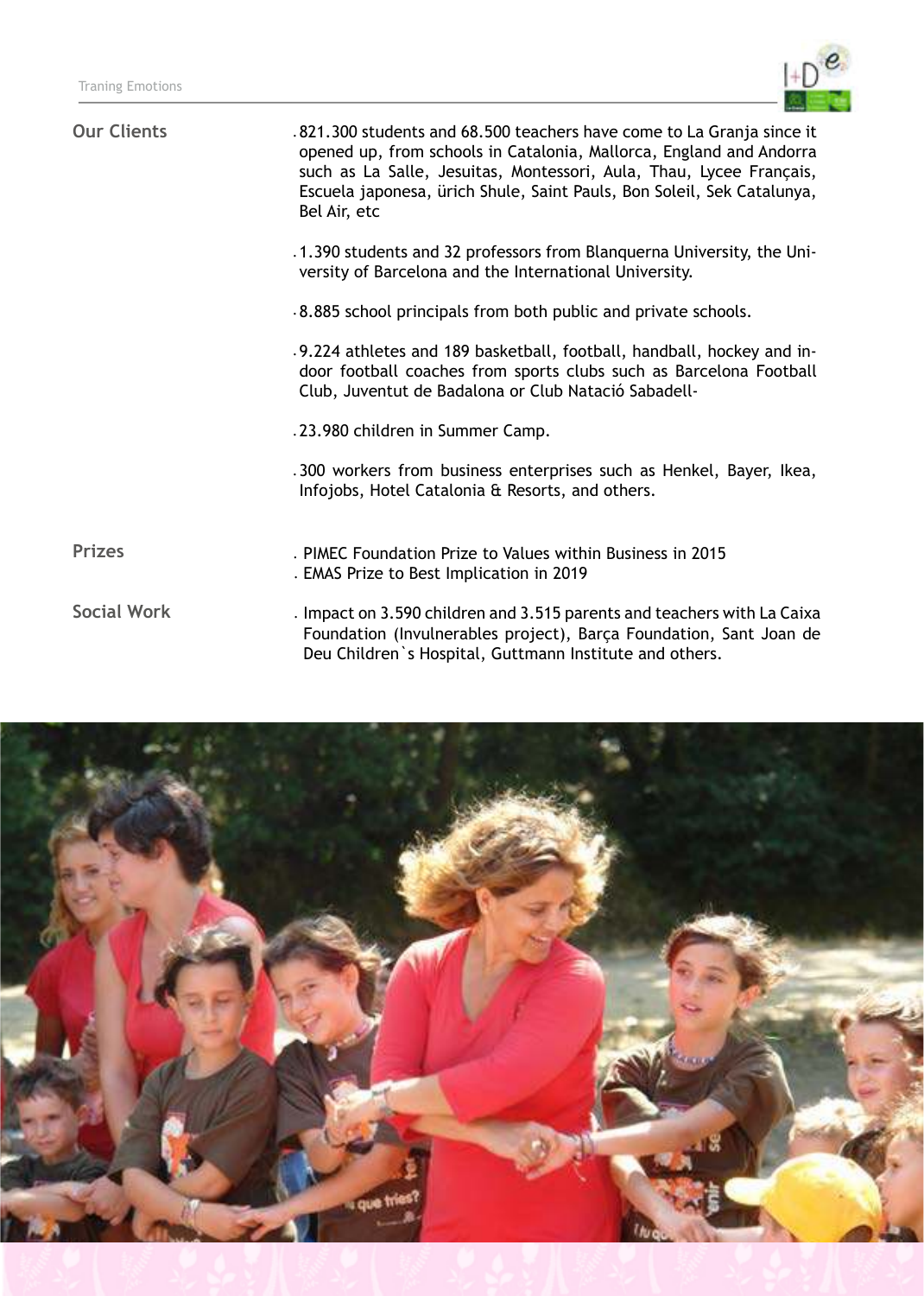

# **SERVICES WE OFFER OUR PUBLIC** Businesses & **Organizations** Children & **Teenagers Teachers** & Families Athletes College Students Elders **Schools** & Institutes **SCHOOL CAMPS SCHOOL DAY VISITS SUMMER ACTIVITIES: SUMMER AMP (BOTH SLEEP-OBER AND DAY CAMP) EMO FOR ELDERS FULL BOARD SERVICE ON SITE TRAINING FOR SCHOOLS OUTDOOR TRAINING FOR TEACHERS EMOTIONAL TRAINING FOR ATHLETES OUTDOOR TRAINING FOR BUSINESSES ACTIVITIES FOR FAMILIES I+D+E<sup>2</sup> ON SITE ADAPTION (SNOW, SEA, AND OTHERS) EMO FOR SKIERS OUR TARGET PUBLIC**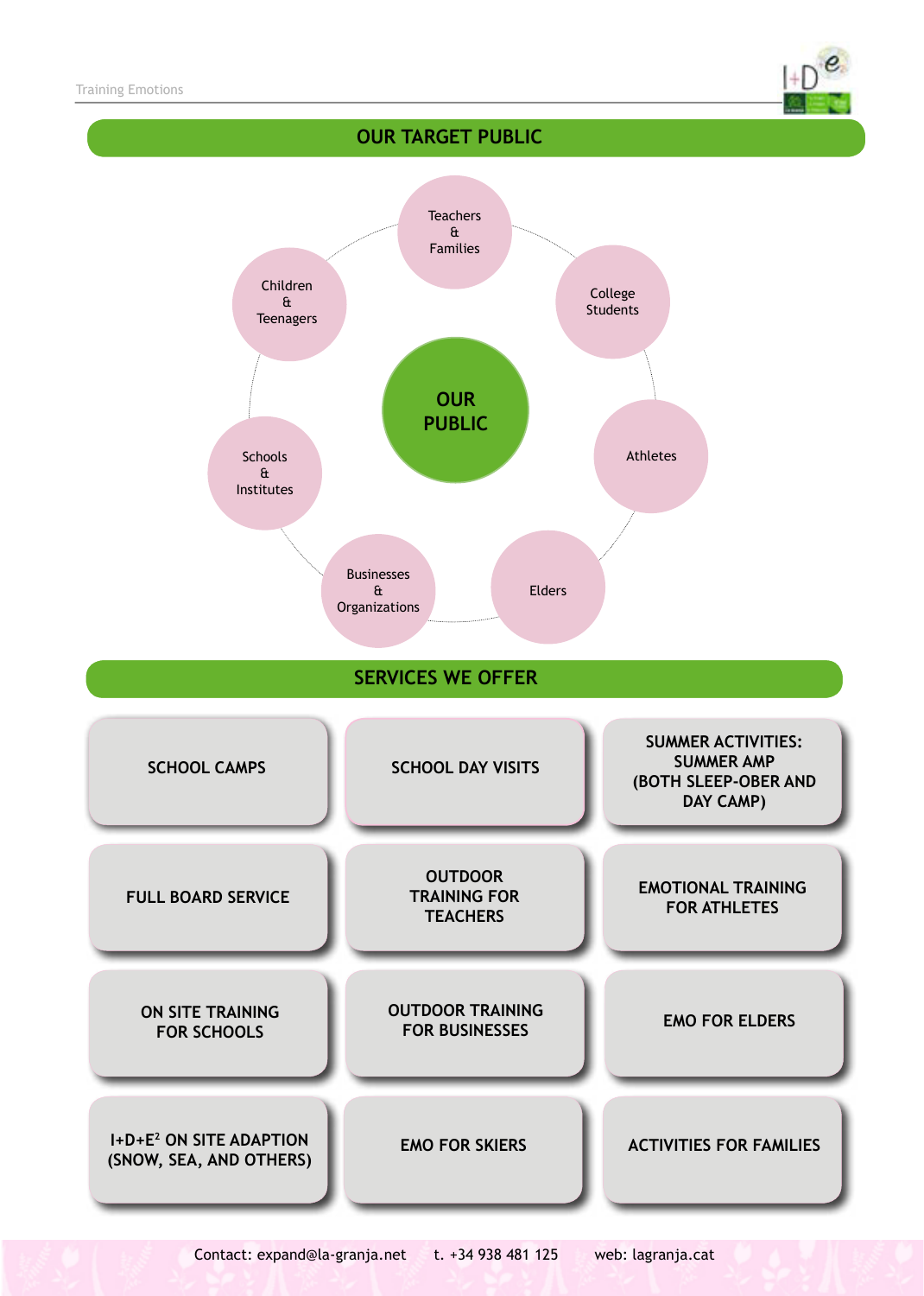

### **METHOD**



The La Granja Method is a real accelerator for competences that works with children, teenagers and adults.

Our Method is registered and has scientifically proved to function for training the emotional competences from experience, with high impact outdoor activities to transform attitudes and behaviours, stemming from emotions and with the aid of the natural environment.



#### **REFERENCES IN THE MEDIA**





La Granja and its director Cristina Gutiérrez Lestón are wellknown references in the field of emotional education in the media around the country, both in written press and radio, tv and social networks (68 letters published in national media, 54 press articles, 38 times on the radio, 27 appearances on television, and a section on the RNE radio channel).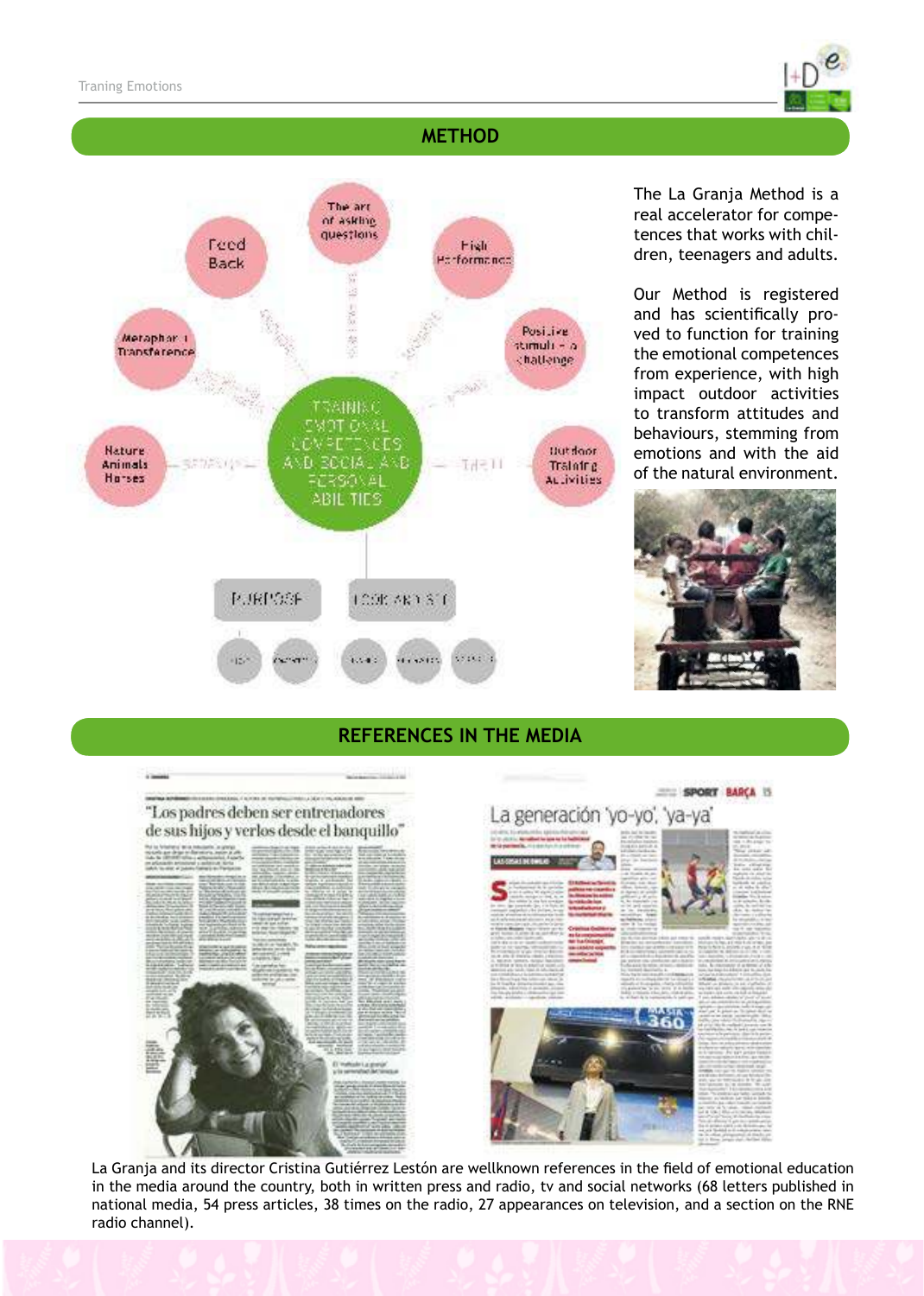

#### **GROWING WITH YOU**

La Granja and all its team wants to reach many more children and adolescents methodology. The Farm gives out its development and expansion project to implant its model in other spaces far from its natural habitat, such as campsites, colony houses, agricultural buildings or Rural houses can be transformed into the project.

That is why it will expand in those territories where we can develop emotional education and get emotionally strong and intelligent children.



### **PHASES AND TIMING**

- 
- 

#### **1. INITIAL PHASE** 12 to 18 months **12. OPENING PHASE** 12 months

-Evaluation of geographical surroundings and location -Development of website and catalogues

- -Access to La Granja know-how and training
- -Marketing and communication plan for opening
- -Delivery of the 12 Corporate Manuals
- -Making the space adequate for a La Granja project
- -Designing activities and services
- -Business plan
- -Support for selection of staff and training

-Support in the selection of personnel and training -Analysis of macroeconomic and social characteristics

of the environment where we will implement the project. -Estimated Time Line presentation of the opening.

-Making activities adequate for the site -Starting the activities. Starting the marketing and communication plan -Follow up of support to management -Official opening  $-$ Developing  $I + d + I$  plan

#### **3. CONTINUITY AND OPERATION**

- Plan for expansion
- New activities
- **Consolidation**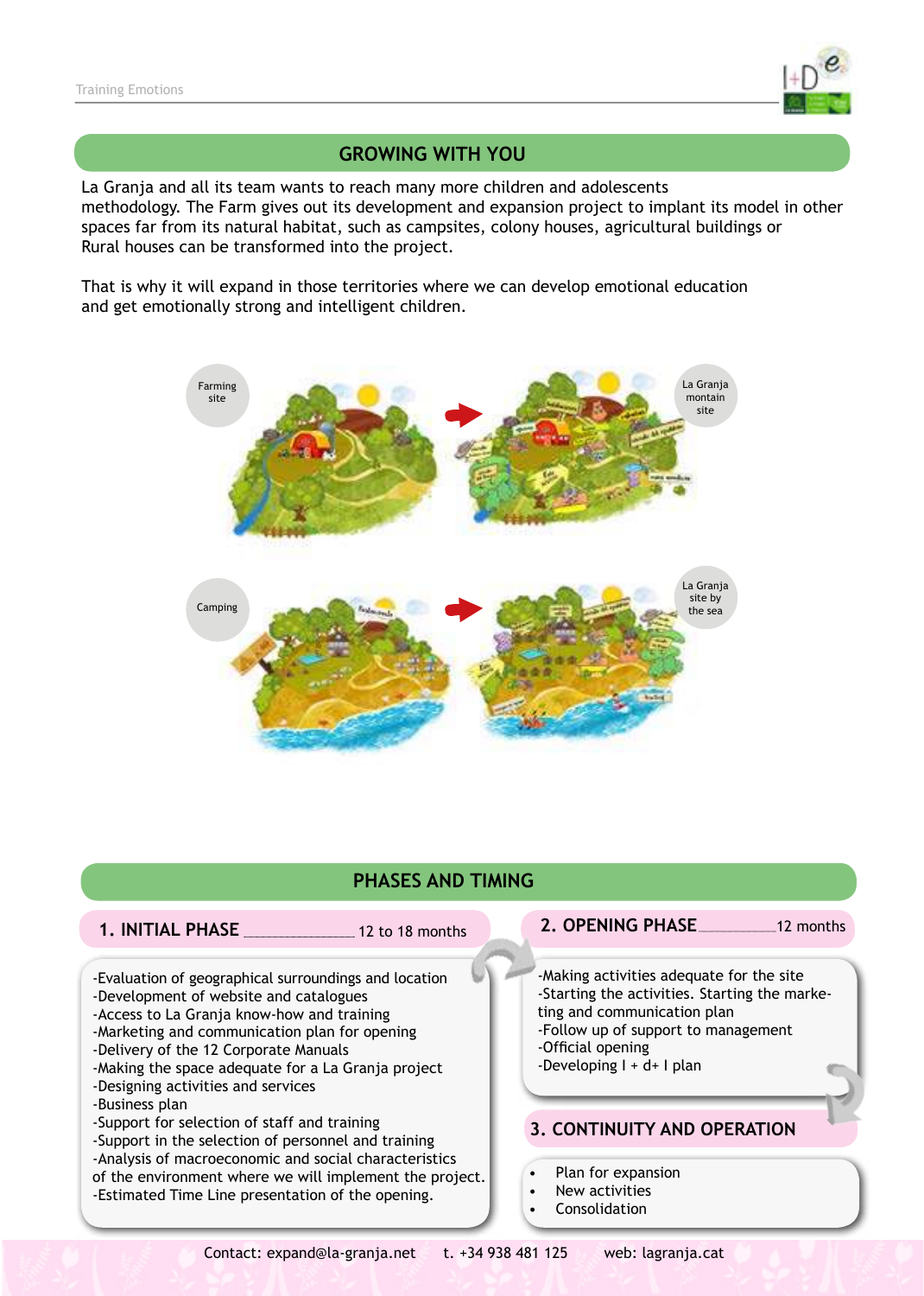

## **COMPETITIVE ADVANTAGES**

- Constant support
- Development and support team
- Educational innovation
- Talent management
- Ongoing training
- Computing support and APP
- Continuous test of the results.
- Social, media and academic eference brand in the field of emotional education
- Personalized application of knowledge, adapted to every site
- Geographical exclusiveness

#### **FINANTIAL CONDITIONS**

| • Proposal for total investment according to space  to propose from the central |
|---------------------------------------------------------------------------------|
|                                                                                 |